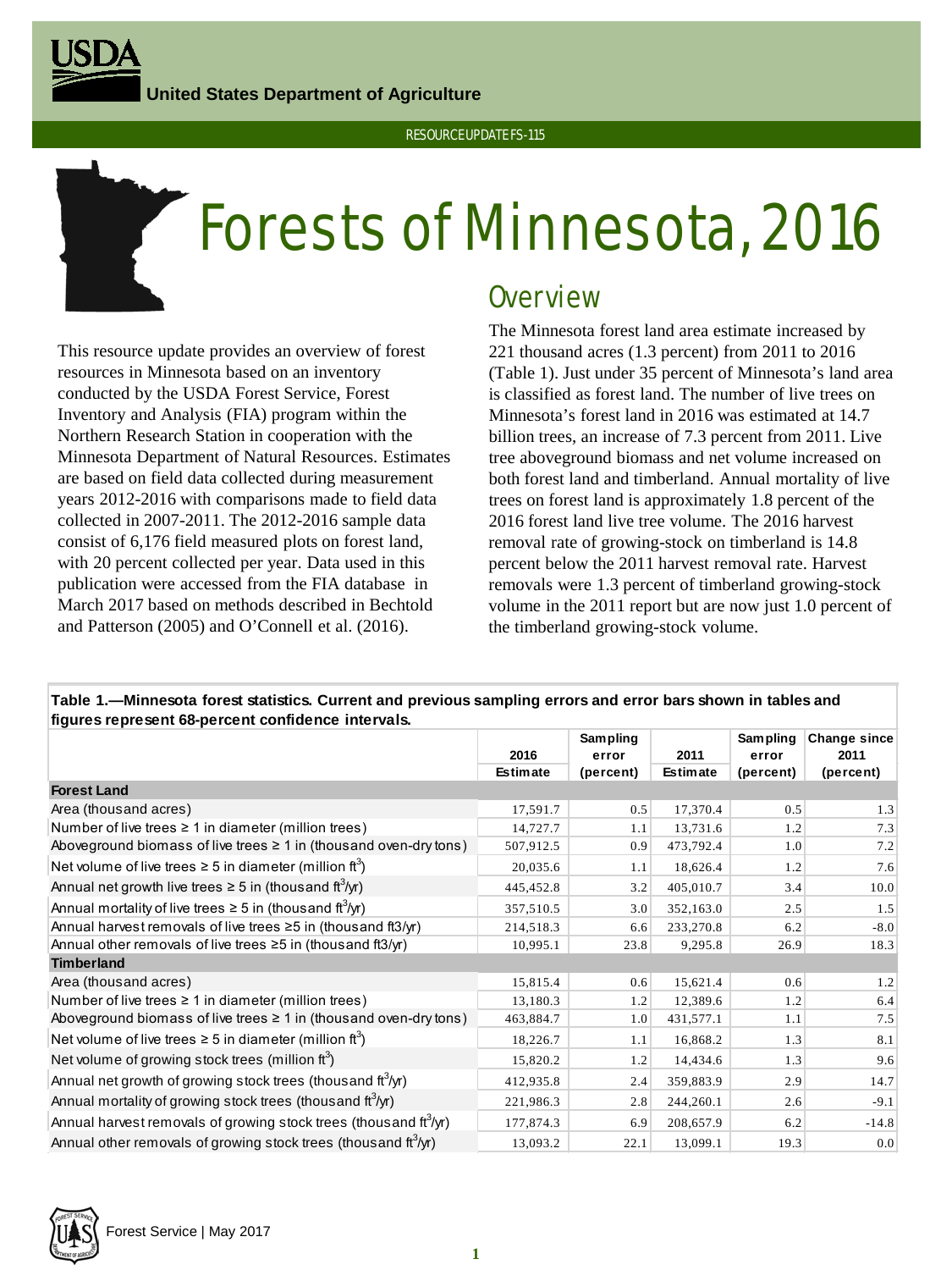# Forest Area

Minnesota's presettlement area of forest land was estimated to be 31.5 million acres (Marschner 1930). By the time of the first forest inventory in the mid-1930s, the area of forest land had declined to 19.6 million acres (Fig. 1). For the most part, the area of forest land declined over the next 70 years. Over the past 13 years (from 2003 to 2016), the area of forest land has increased by 1.4 million acres. Some of the increase in estimated forest land area is due to improved digital imagery and remote sensing techniques (Miles and VanderSchaaf 2012) rather than actual reversion to forest land.



**Figure 1.—Area of forest land and timberland by year, Minnesota 1935-2016.**

Most of the forest land in Minnesota is in the northern and eastern parts of the State (Fig. 2). The western and southern parts of Minnesota were primarily in prairie and oak savannah in presettlement times.



**Figure 2.—Percent forest land by county, Minnesota, 2016.**

The aspen/birch and spruce/fir forest-type groups occupy the largest proportion of forest land in Minnesota at 6.4 and 4.3 million acres respectively (Fig. 3). Approximately 42 percent of the aspen/birch forest-type group is currently in the small diameter stand-size ensuring continued growth in the aspen/birch type. Conversely only 8 percent of the oak/hickory forest-type group is in the small diameter stand-size raising concerns about the adequacy of oak regeneration.

Over half (54 percent) of the spruce/fir forest-type group is in the small diameter stand-size class but this is generally because of poor site conditions. Only 20 percent of the spruce/fir forest-type group acreage is capable of producing 50 cubic feet/acre/year as compared to 58 percent for the other type groups. Most of the small diameter spruce/fir acreage (73 percent) has a stand age of over 40 years and 16 percent of the small diameter spruce/fir forest-type group has a stand-age of over 100 years.



#### **Figure 3.—Area of forest land by forest-type group and standsize class, Minnesota, 2016.**

Note**:** Large-diameter stands: a plurality of stocking is in hardwoods 11 inches d.b.h. and larger and softwoods 9 inches d.b.h. and larger Medium-diameter stands: a plurality of stocking is in softwood trees from 5 to 9 inches and hardwood trees from 5 to 11 inches d.b.h. Seedling-sapling stands: a plurality of stocking is in trees less than 5 inches.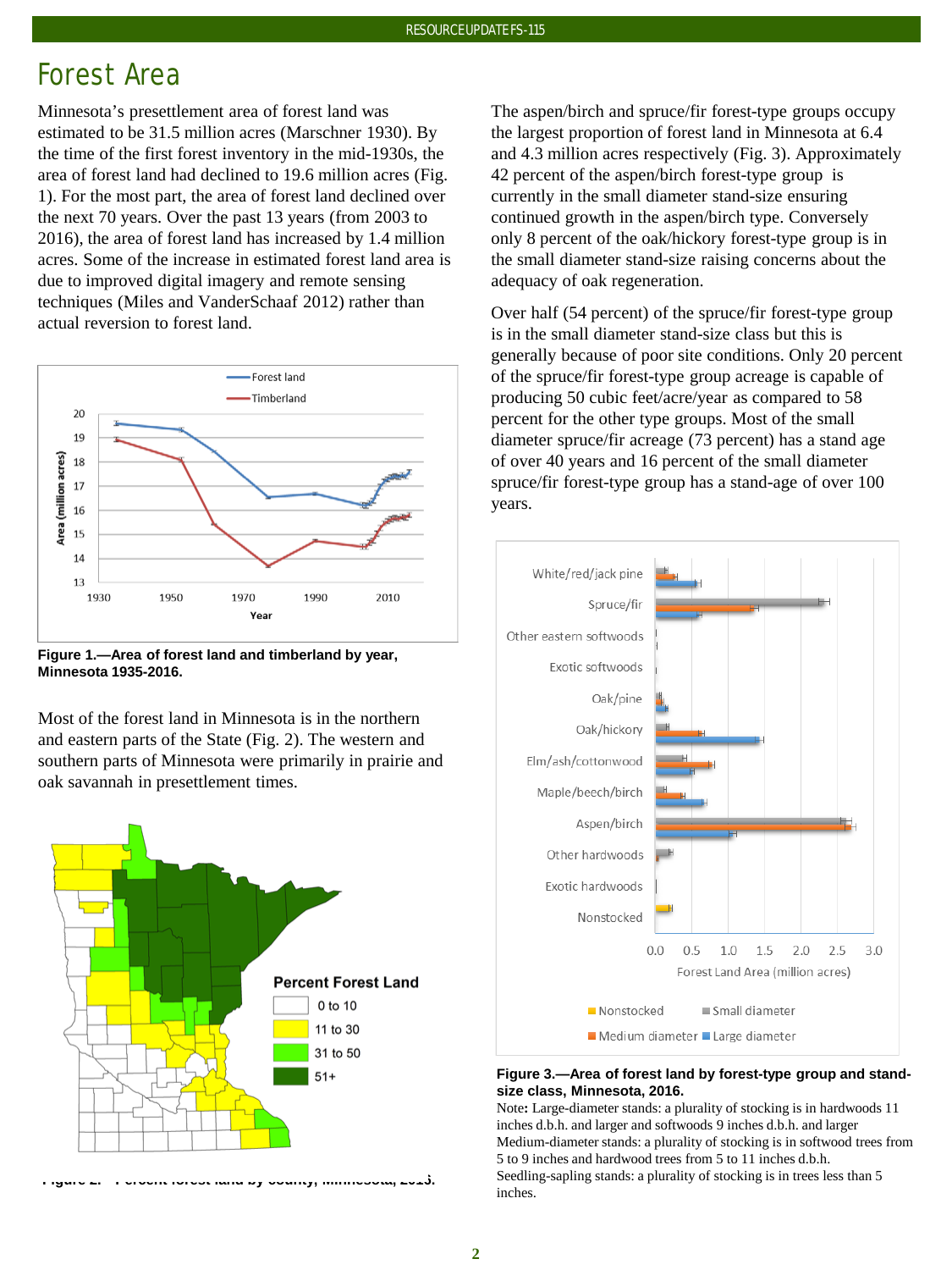# Volume, Biomass, and Trends

FIA field crews recorded trees of 71 species on Minnesota forest land during the 2016 inventory. Twothirds of Minnesota's 20.0 billion cubic feet of live tree volume on forest land is represented by just 10 species (Table 2). Quaking aspen (*Populus tremuloides*) has a plurality of the volume in Minnesota followed by northern white-cedar (*Thuja occidentali*s) and red pine (*Pinus resinosa*). The growing-stock volume of paper birch (*Betuala papyrifera*) decreased by 6.5 percent from 2011 to 2016 while the volume of red pine increased by 13.0 percent over the same period. Paper birch is a short-lived species while red pine has a much longer life span, so these volume changes are plausible, especially given the high rate of paper birch mortality and the large amount of red pine planting in the 1970s and 1980s.

The aboveground live tree biomass on forest land increased from 473.8 million short tons in 2011 to 507.9 million short tons in 2016. Most aboveground tree biomass is in the bole (64 percent), followed by saplings (16 percent), tops and limbs (16 percent), and stumps (4 percent).

Annual net growth is equivalent to annual gross growth less annual mortality. Therefore, because annual net growth of growing-stock on timberland exceeds annual removals of growing-stock on timberland, we expect that the volume of growing-stock on timberland would have increased over the remeasurement period; and that is indeed the case. Growing-stock volume on timberland increased from 14.4 billion cubic feet in 2011 to 15.8 billion cubic feet in 2016.

## **Table 3.— Average annual net growth, annual mortality, and annual removals of growing stock on timberland as a percentage of current growingstock volume on timberland, Minnesota, 2016.**

| Major species   | Average annual | Annual | Annual                           |  |
|-----------------|----------------|--------|----------------------------------|--|
| group           | net growth (%) |        | mortality $(\%)$ removals $(\%)$ |  |
| Pines           | 3.1            | 0.5    | 1.1                              |  |
| Other softwoods | 2.1            | 1.7    | 0.9                              |  |
| Soft hardwoods  | 2.6            | 1.8    | 1.4                              |  |
| Hard hardwoods  | 2.0            | 0.7    | 0.4                              |  |
| Total           | 2.4            | 1.4    | 11                               |  |

Annual net growth of growing-stock on timberland exceeds removals of growing-stock on timberland for all four major species groups in Minnesota. Growth, removals, and mortality are often expressed as a percent of current volume to facilitate comparisons (Table 3). Higher mortality rates in the soft hardwoods major species group are partially due to the short-lived nature of pioneer species such as aspen and paper birch.

Harvest removal rates, as a percent of growing-stock volume on timberland, vary by ownership. Rates are highest  $(1.8$  percent) on State and county lands, followed by private ownerships (0.9 percent). Harvest removals are lowest on National Forest and other Federal timberland (0.3 percent).

Mortality rates as a percent of growing-stock volume are nearly identical for all three ownership groups at 1.4 percent. Mortality rates for hardwoods (1.5 percent) are slightly higher than softwoods (1.3 percent).

|                |                      | Volume of live       |              | Change since | Volume of sawtimber  |               |              |
|----------------|----------------------|----------------------|--------------|--------------|----------------------|---------------|--------------|
|                |                      |                      |              |              |                      |               |              |
|                |                      | trees on forest land | Sampling     | previous     | trees on timberland  | Sampling      | Change since |
| Rank           | Species              | (million $ft^3$ )    | $error (\%)$ | inventory    | (million board feet) | error $(\% )$ | 2011(%)      |
| $\perp$        | quaking aspen        | 3,679.4              | 2.5          | 6.4          | 6,714.7              | 4.0           | 9.1          |
| 2              | northern white-cedar | 1,321.6              | 5.8          | 16.4         | 3,379.3              | 7.5           | 20.0         |
| 3              | red pine             | 1,303.6              | 6.5          | 13.0         | 5,107.0              | 7.2           | 17.9         |
| $\overline{4}$ | bur oak              | 1,177.3              | 4.5          | 14.0         | 2,449.5              | 6.5           | 22.9         |
| 5              | paper birch          | 1,092.1              | 3.4          | (6.5)        | 1,238.6              | 5.9           | 6.8          |
| 6              | black ash            | 1,069.0              | 4.4          | 5.3          | 1,642.0              | 6.6           | 17.5         |
| $\tau$         | American basswood    | 1,026.4              | 4.8          | 5.4          | 2,722.0              | 6.2           | 11.1         |
| 8              | black spruce         | 948.3                | 4.6          | 1.6          | 906.9                | 7.8           | 4.6          |
| 9              | northern red oak     | 931.1                | 5.3          | (2.7)        | 2,857.4              | 6.4           | 1.8          |
| 10             | balsam fir           | 776.9                | 3.2          | 10.3         | 1,187.0              | 5.4           | 3.0          |
|                | Other softwoods      | 2,352.9              | 3.7          | 9.2          | 6,121.8              | 4.7           | 12.1         |
|                | Other hardwoods      | 4,357.0              | 2.6          | 10.5         | 7,252.1              | 4.4           | 22.0         |
|                | Total                | 20,035.6             | 1.1          | 7.6          | 41,578.2             | 1.8           | 13.8         |

## **Table 2.—Top 10 tree species by statewide volume estimates on forest land and timberland, Minnesota, 2016.**